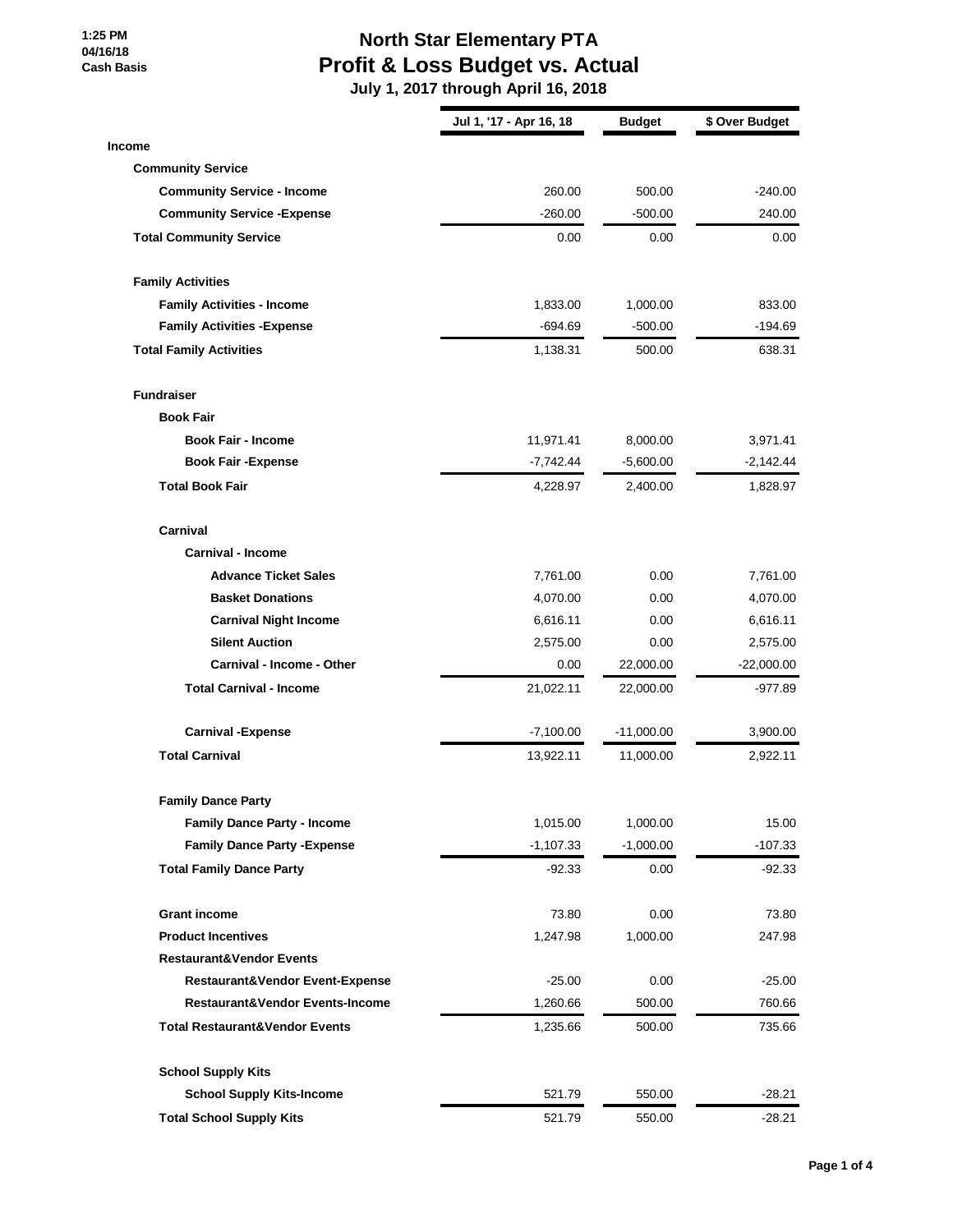#### **1:25 PM 04/16/18 Cash Basis**

## **North Star Elementary PTA Profit & Loss Budget vs. Actual**

|                                     | Jul 1, '17 - Apr 16, 18 | <b>Budget</b> | \$ Over Budget |
|-------------------------------------|-------------------------|---------------|----------------|
| <b>Spirit Fest</b>                  |                         |               |                |
| <b>Spirit Fest - Income</b>         | 9,291.00                | 13,000.00     | $-3,709.00$    |
| <b>Spirit Fest - Expense</b>        | $-844.36$               | $-900.00$     | 55.64          |
| <b>Total Spirit Fest</b>            | 8,446.64                | 12,100.00     | $-3,653.36$    |
| <b>Tile Night</b>                   |                         |               |                |
| <b>Tile Night - Expense</b>         | $-2,332.39$             | $-1,250.00$   | $-1,082.39$    |
| Tile Night - Income                 | 3,097.00                | 1,500.00      | 1,597.00       |
| <b>Total Tile Night</b>             | 764.61                  | 250.00        | 514.61         |
|                                     |                         |               |                |
| <b>Total Fundraiser</b>             | 30,349.23               | 27,800.00     | 2,549.23       |
| <b>Interest Income</b>              | 0.63                    | 1.00          | $-0.37$        |
| Membership                          |                         |               |                |
| <b>Membership - Income</b>          | 3,465.00                | 2,500.00      | 965.00         |
| <b>Membership - Expense</b>         | $-1,805.75$             | $-1,300.00$   | $-505.75$      |
| <b>Total Membership</b>             | 1,659.25                | 1,200.00      | 459.25         |
| <b>PTA Donations</b>                | 105.00                  | 100.00        | 5.00           |
| <b>Spirit Wear</b>                  |                         |               |                |
| <b>Spirit Wear - Income</b>         | 4,227.75                | 6,000.00      | $-1,772.25$    |
| <b>Spirit Wear - Expense</b>        | $-2,269.75$             | $-4,600.00$   | 2,330.25       |
| <b>Total Spirit Wear</b>            | 1,958.00                | 1,400.00      | 558.00         |
| <b>Staff Appreciation</b>           |                         |               |                |
| <b>Staff Appreciation - Income</b>  | 1,095.00                | 1,000.00      | 95.00          |
| <b>Staff Appreciation - Expense</b> | $-1,334.49$             | $-2,105.00$   | 770.51         |
| <b>Total Staff Appreciation</b>     | $-239.49$               | $-1,105.00$   | 865.51         |
| Yearbook                            |                         |               |                |
| Yearbook - Income                   | 0.00                    | 8,500.00      | $-8,500.00$    |
| Yearbook - Expense                  | 0.00                    | $-7,000.00$   | 7,000.00       |
| <b>Total Yearbook</b>               | 0.00                    | 1,500.00      | $-1,500.00$    |
| <b>Total Income</b>                 | 34,970.93               | 31,396.00     | 3,574.93       |
| <b>Expense</b>                      |                         |               |                |
| <b>Academic Competition</b>         |                         |               |                |
| <b>National Geography Bee</b>       | 145.00                  | 145.00        | 0.00           |
| <b>Science Olympiad</b>             | 0.00                    | 25.00         | $-25.00$       |
| <b>Spelling Bee</b>                 | 183.50                  | 183.50        | 0.00           |
| <b>Total Academic Competition</b>   | 328.50                  | 353.50        | $-25.00$       |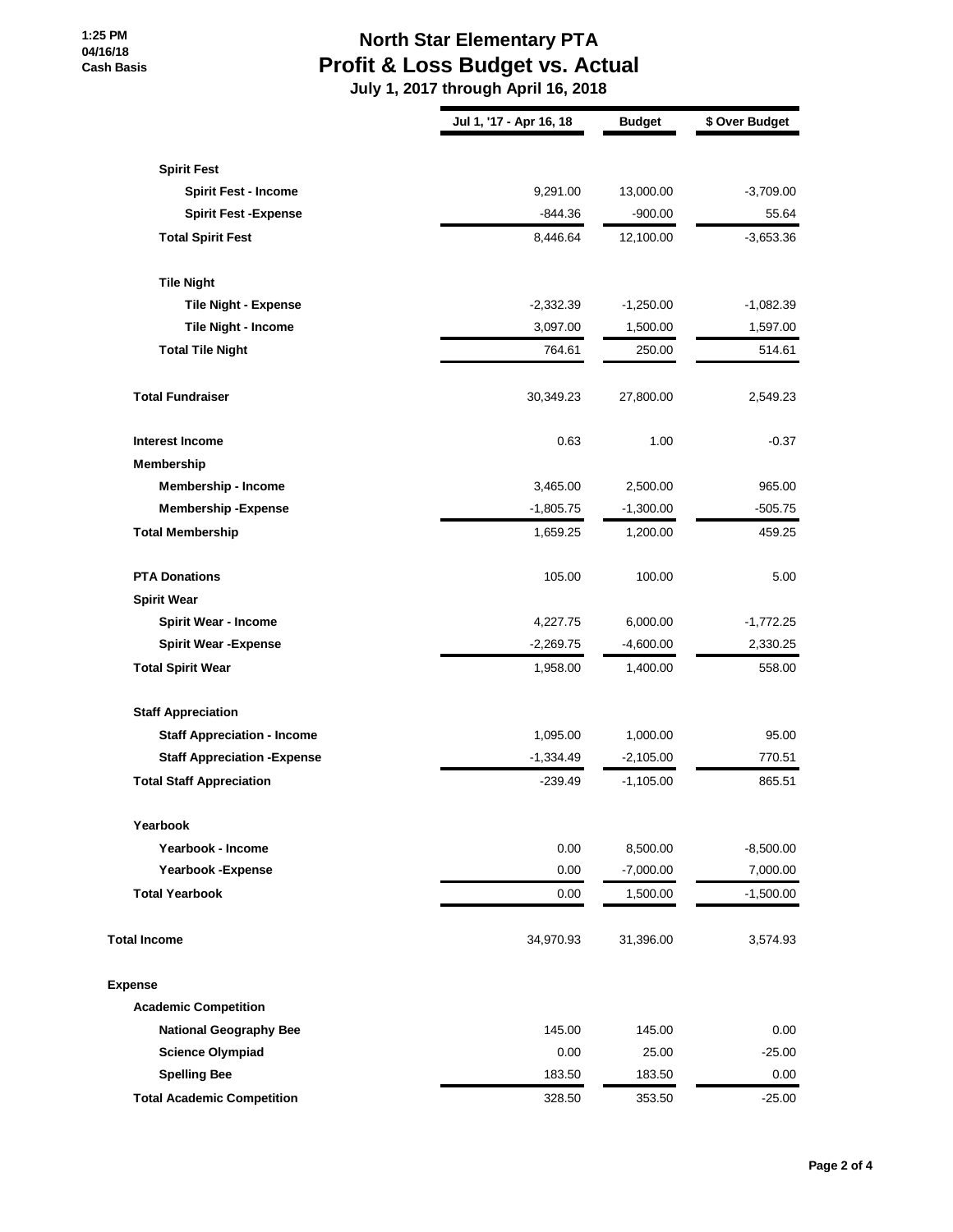## **North Star Elementary PTA Profit & Loss Budget vs. Actual**

| 6.50<br>0.00<br>0.00<br>0.00<br>0.00<br>73.45<br>1,949.95<br>215.00<br>67.42<br>0.00<br>0.00<br>0.00 | 500.00<br>500.00<br>250.00<br>1,200.00<br>500.00<br>200.00<br>2,500.00<br>215.00<br>100.00<br>100.00<br>1,850.00 | $-493.50$<br>$-500.00$<br>$-250.00$<br>$-1,200.00$<br>$-500.00$<br>$-126.55$<br>$-550.05$<br>0.00<br>$-32.58$<br>$-100.00$ |
|------------------------------------------------------------------------------------------------------|------------------------------------------------------------------------------------------------------------------|----------------------------------------------------------------------------------------------------------------------------|
|                                                                                                      |                                                                                                                  |                                                                                                                            |
|                                                                                                      |                                                                                                                  |                                                                                                                            |
|                                                                                                      |                                                                                                                  |                                                                                                                            |
|                                                                                                      |                                                                                                                  |                                                                                                                            |
|                                                                                                      |                                                                                                                  |                                                                                                                            |
|                                                                                                      |                                                                                                                  |                                                                                                                            |
|                                                                                                      |                                                                                                                  |                                                                                                                            |
|                                                                                                      |                                                                                                                  |                                                                                                                            |
|                                                                                                      |                                                                                                                  |                                                                                                                            |
|                                                                                                      |                                                                                                                  |                                                                                                                            |
|                                                                                                      |                                                                                                                  |                                                                                                                            |
|                                                                                                      |                                                                                                                  |                                                                                                                            |
|                                                                                                      |                                                                                                                  | $-1,850.00$                                                                                                                |
|                                                                                                      | 200.00                                                                                                           | $-200.00$                                                                                                                  |
| 1,350.00                                                                                             | 1,200.00                                                                                                         | 150.00                                                                                                                     |
| 400.00                                                                                               | 400.00                                                                                                           | 0.00                                                                                                                       |
| 0.00                                                                                                 | 200.00                                                                                                           | $-200.00$                                                                                                                  |
| 25.99                                                                                                | 0.00                                                                                                             | 25.99                                                                                                                      |
| 1,850.00                                                                                             | 1,850.00                                                                                                         | 0.00                                                                                                                       |
| 105.78                                                                                               | 400.00                                                                                                           | $-294.22$                                                                                                                  |
| 0.00                                                                                                 | 150.00                                                                                                           | $-150.00$                                                                                                                  |
| 0.00                                                                                                 | 400.00                                                                                                           | $-400.00$                                                                                                                  |
| 77.50                                                                                                | 100.00                                                                                                           | $-22.50$                                                                                                                   |
| 3,660.00                                                                                             | 4,500.00                                                                                                         | $-840.00$                                                                                                                  |
| 0.00                                                                                                 | 500.00                                                                                                           | $-500.00$                                                                                                                  |
| 7,469.27                                                                                             | 11,750.00                                                                                                        | $-4,280.73$                                                                                                                |
|                                                                                                      |                                                                                                                  |                                                                                                                            |
| 45.00                                                                                                | 45.00                                                                                                            | 0.00                                                                                                                       |
| 527.99                                                                                               | 527.99                                                                                                           | 0.00                                                                                                                       |
| 0.00                                                                                                 | 70.00                                                                                                            | $-70.00$                                                                                                                   |
| 217.65                                                                                               | 430.00                                                                                                           | $-212.35$                                                                                                                  |
| 790.64                                                                                               | 1,072.99                                                                                                         | -282.35                                                                                                                    |
| 495.21                                                                                               | 600.00                                                                                                           | $-104.79$                                                                                                                  |
| 36.75                                                                                                | 100.00                                                                                                           | $-63.25$                                                                                                                   |
| 4,321.35                                                                                             | 5,750.00                                                                                                         | $-1,428.65$                                                                                                                |
| 199.53                                                                                               | 150.00                                                                                                           | 49.53                                                                                                                      |
| 144.77                                                                                               | 150.00                                                                                                           | $-5.23$                                                                                                                    |
| 1,710.65                                                                                             | 1,710.65                                                                                                         | 0.00                                                                                                                       |
| 17,808.99                                                                                            | 27,702.14                                                                                                        | $-9,893.15$                                                                                                                |
| 17,161.94                                                                                            | 3,693.86                                                                                                         | 13,468.08                                                                                                                  |
|                                                                                                      |                                                                                                                  |                                                                                                                            |